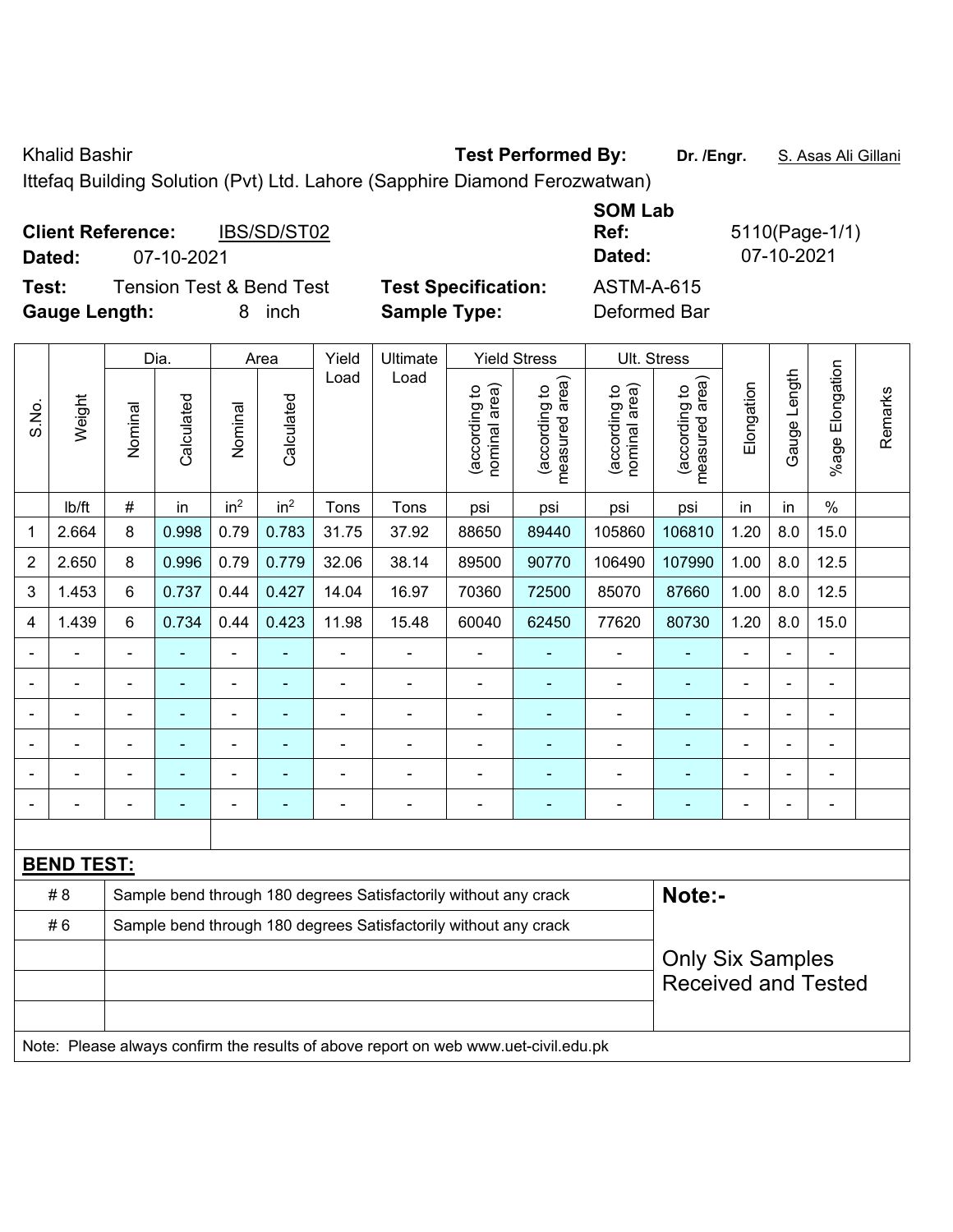Sub Divisional Officer **Test Performed By:** Dr. /Engr. **SAsad Ali Gillani** Sub Divisional Officer Buildings Sub Division, Kasur

**Client Reference:** 379

**Dated:** 30-09-2021 **Dated:** 07-10-2021

**Test:** Tension Test & Bend Test **Test Specification:** ASTM-A-615 **Gauge Length:** 8 inch **Sample Type:** Deformed Bar

**SOM Lab Ref:** 5111(Page-1/1)

|       |                   |                                                        | Dia.                   |                                | Area                            | Yield                          | Ultimate                           |                | <b>Yield Stress</b> |                       | Ult. Stress |                                                        |                          |                          |  |  |
|-------|-------------------|--------------------------------------------------------|------------------------|--------------------------------|---------------------------------|--------------------------------|------------------------------------|----------------|---------------------|-----------------------|-------------|--------------------------------------------------------|--------------------------|--------------------------|--|--|
| S.No. | Weight            | Load<br>Calculated<br>Calculated<br>Nominal<br>Nominal | Load                   | nominal area)<br>(according to | measured area)<br>(according to | (according to<br>nominal area) | area)<br>(according to<br>measured | Elongation     | Gauge Length        | Elongation<br>$%$ age | Remarks     |                                                        |                          |                          |  |  |
|       | lb/ft             | $\#$                                                   | in                     | in <sup>2</sup>                | in <sup>2</sup>                 | Tons                           | Tons                               | psi            | psi                 | psi                   | psi         | in                                                     | in                       | $\frac{0}{0}$            |  |  |
| 1     | 1.461             | 6                                                      | 0.739                  | 0.44                           | 0.429                           | 12.33                          | 18.73                              | 61830          | 63410               | 93860                 | 96270       | 1.20                                                   | 8.0                      | 15.0                     |  |  |
| 2     | 1.464             | 6                                                      | 0.740                  | 0.44                           | 0.430                           | 11.93                          | 19.72                              | 59780          | 61170               | 98870                 | 101170      | 1.10                                                   | 8.0                      | 13.8                     |  |  |
| 3     | 0.683             | 4                                                      | 0.506                  | 0.20                           | 0.201                           | 5.30                           | 7.46                               | 58460          | 58160               | 82290                 | 81880       | 1.00                                                   | 8.0                      | 12.5                     |  |  |
| 4     | 0.685             | 4                                                      | 0.506                  | 0.20                           | 0.201                           | 5.37                           | 7.53                               | 59240          | 58950               | 83070                 | 82660       | 1.10                                                   | 8.0                      | 13.8                     |  |  |
|       |                   | $\blacksquare$                                         |                        | $\blacksquare$                 |                                 | $\blacksquare$                 |                                    |                |                     |                       |             |                                                        |                          |                          |  |  |
|       |                   | $\blacksquare$                                         | $\blacksquare$         | $\blacksquare$                 | ٠                               | $\blacksquare$                 | $\blacksquare$                     | $\blacksquare$ | ٠                   | $\blacksquare$        |             | $\blacksquare$                                         |                          | $\blacksquare$           |  |  |
|       |                   |                                                        | $\blacksquare$         | $\qquad \qquad \blacksquare$   | $\overline{a}$                  | ÷                              | $\overline{\phantom{a}}$           | $\overline{a}$ | ٠                   | $\blacksquare$        | ٠           | ÷                                                      | $\overline{\phantom{a}}$ | $\overline{\phantom{a}}$ |  |  |
|       |                   | ä,                                                     | ÷                      | ۰                              | ٠                               | ÷                              | $\blacksquare$                     | $\blacksquare$ | ٠                   | $\blacksquare$        | ٠           | ۰                                                      | $\blacksquare$           | $\blacksquare$           |  |  |
|       |                   | $\blacksquare$                                         |                        | ۰                              |                                 | -                              |                                    |                |                     |                       |             | $\blacksquare$                                         |                          |                          |  |  |
|       |                   |                                                        |                        | ۰                              | $\overline{a}$                  | $\overline{a}$                 | $\overline{\phantom{0}}$           | $\overline{a}$ | $\overline{a}$      |                       | ÷           | ۰                                                      | Ē,                       | $\overline{\phantom{a}}$ |  |  |
|       |                   |                                                        |                        |                                |                                 |                                |                                    |                |                     |                       |             |                                                        |                          |                          |  |  |
|       | <b>BEND TEST:</b> |                                                        |                        |                                |                                 |                                |                                    |                |                     |                       |             |                                                        |                          |                          |  |  |
|       | --                |                                                        | No Bend test performed |                                |                                 |                                |                                    |                |                     |                       | Note:-      |                                                        |                          |                          |  |  |
|       |                   |                                                        |                        |                                |                                 |                                |                                    |                |                     |                       |             |                                                        |                          |                          |  |  |
|       |                   |                                                        |                        |                                |                                 |                                |                                    |                |                     |                       |             | <b>Only Four Samples</b><br><b>Received and Tested</b> |                          |                          |  |  |
|       |                   |                                                        |                        |                                |                                 |                                |                                    |                |                     |                       |             |                                                        |                          |                          |  |  |

Note: Please always confirm the results of above report on web www.uet-civil.edu.pk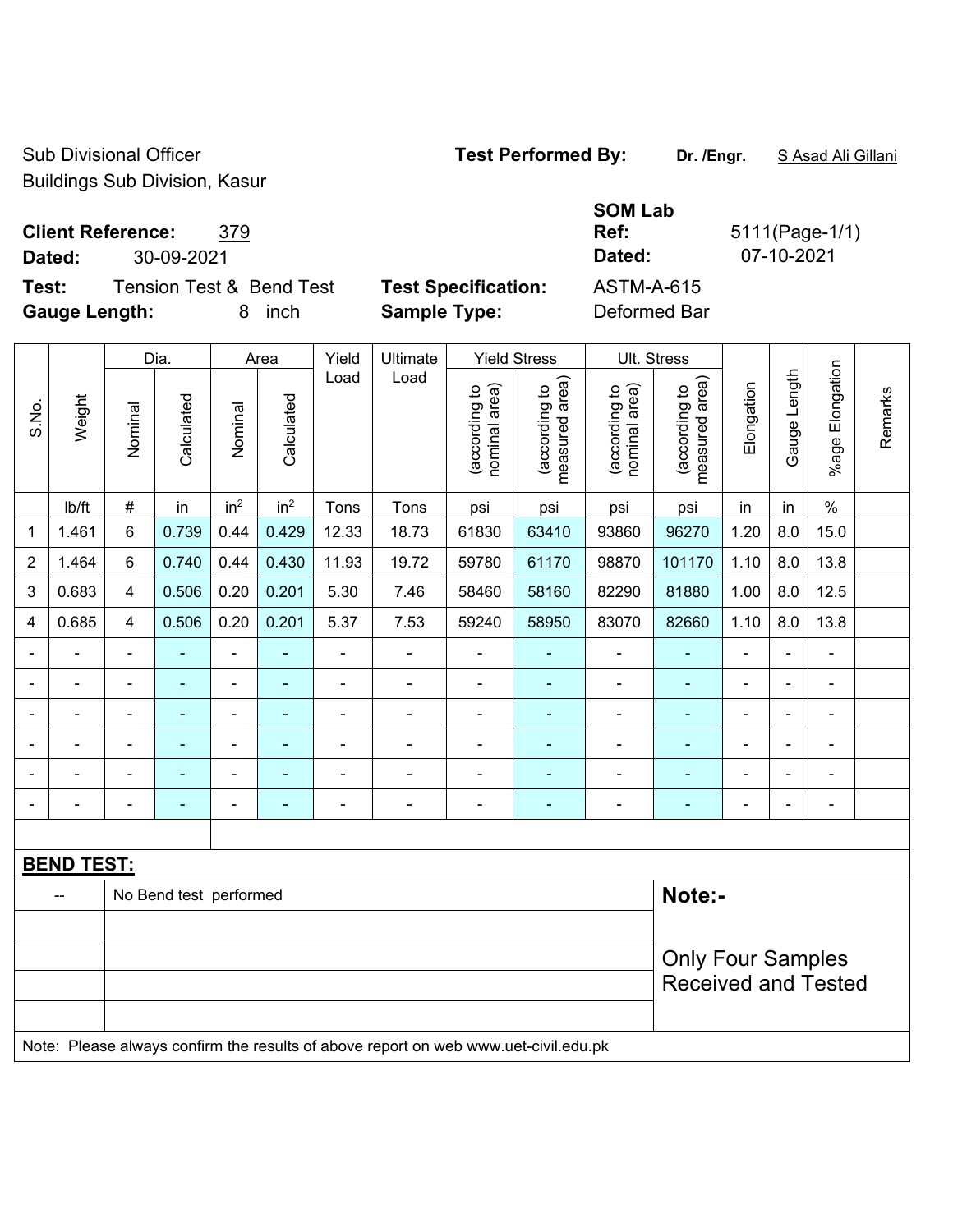Colonel Azim Ilyas (R) **Test Performed By:** Dr. /Engr. S. Asad Ali Gillani Coordinator / Secretary, Lahore Diocesan Board of Education

| <b>Client Reference:</b> |            | COORD/124/54/BLDG                   |                            | Ref:         | 5112(Page-1/ |
|--------------------------|------------|-------------------------------------|----------------------------|--------------|--------------|
| Dated:                   | 06-09-2021 |                                     |                            | Dated:       | 07-10-2021   |
| Test:                    |            | <b>Tension Test &amp; Bend Test</b> | <b>Test Specification:</b> | ASTM-A-615   |              |
| <b>Gauge Length:</b>     |            | inch                                | <b>Sample Type:</b>        | Deformed Bar |              |

| <b>SOM Lab</b> |                |
|----------------|----------------|
| Ref:           | 5112(Page-1/1) |
| Dated:         | 07-10-2021     |
| ASTM-A-615     |                |
| Deformed Bar   |                |

|                |                   |                          | Dia.           |                              | Area            | Yield          | Ultimate                                                                            |                               | <b>Yield Stress</b>             |                                | Ult. Stress                     |                          |                |                              |         |
|----------------|-------------------|--------------------------|----------------|------------------------------|-----------------|----------------|-------------------------------------------------------------------------------------|-------------------------------|---------------------------------|--------------------------------|---------------------------------|--------------------------|----------------|------------------------------|---------|
| S.No.          | Weight            | Nominal                  | Calculated     | Nominal                      | Calculated      | Load           | Load                                                                                | nominal area)<br>according to | measured area)<br>(according to | nominal area)<br>(according to | (according to<br>measured area) | Elongation               | Gauge Length   | %age Elongation              | Remarks |
|                | lb/ft             | $\#$                     | in             | in <sup>2</sup>              | in <sup>2</sup> | Tons           | Tons                                                                                | psi                           | psi                             | psi                            | psi                             | in                       | in             | $\%$                         |         |
| $\mathbf 1$    | 2.660             | 8                        | 0.998          | 0.79                         | 0.782           | 27.44          | 37.00                                                                               | 76610                         | 77390                           | 103300                         | 104360                          | 1.20                     | 8.0            | 15.0                         |         |
| $\overline{2}$ | 0.670             | 4                        | 0.501          | 0.20                         | 0.197           | 7.85           | 9.17                                                                                | 86560                         | 87870                           | 101170                         | 102710                          | 0.90                     | 8.0            | 11.3                         |         |
| $\blacksquare$ | $\blacksquare$    | $\blacksquare$           | ٠              | $\qquad \qquad \blacksquare$ | ۰               | $\blacksquare$ | $\blacksquare$                                                                      | $\blacksquare$                | $\blacksquare$                  | $\overline{\phantom{a}}$       | ٠                               | $\overline{\phantom{a}}$ | $\blacksquare$ | $\qquad \qquad \blacksquare$ |         |
| $\blacksquare$ | $\blacksquare$    | $\overline{\phantom{a}}$ | ÷,             | $\overline{\phantom{a}}$     | ۰               | $\blacksquare$ | ÷                                                                                   | ÷,                            | ÷                               | $\blacksquare$                 | $\blacksquare$                  | $\overline{\phantom{a}}$ | $\blacksquare$ | $\qquad \qquad \blacksquare$ |         |
| $\blacksquare$ | $\blacksquare$    | $\blacksquare$           | $\frac{1}{2}$  | $\blacksquare$               | ۰               | $\blacksquare$ | ä,                                                                                  | $\blacksquare$                | $\blacksquare$                  | $\blacksquare$                 | ÷                               | $\blacksquare$           | $\blacksquare$ | $\blacksquare$               |         |
|                |                   |                          | ÷,             |                              |                 |                |                                                                                     | Ē,                            |                                 |                                | ۰                               |                          |                | ÷                            |         |
| $\blacksquare$ |                   | $\blacksquare$           |                |                              |                 |                |                                                                                     |                               |                                 | $\blacksquare$                 |                                 | $\blacksquare$           |                | $\blacksquare$               |         |
| $\blacksquare$ |                   |                          |                |                              |                 |                |                                                                                     |                               |                                 |                                |                                 |                          |                |                              |         |
| $\blacksquare$ |                   | $\blacksquare$           | $\blacksquare$ | $\blacksquare$               |                 |                |                                                                                     | $\blacksquare$                |                                 | $\blacksquare$                 |                                 |                          |                | $\blacksquare$               |         |
| $\blacksquare$ |                   | $\blacksquare$           | $\blacksquare$ | $\overline{\phantom{0}}$     | ۰               | $\blacksquare$ | $\blacksquare$                                                                      | $\blacksquare$                | $\overline{a}$                  | $\blacksquare$                 | $\overline{\phantom{0}}$        | ٠                        | $\blacksquare$ | ÷                            |         |
|                |                   |                          |                |                              |                 |                |                                                                                     |                               |                                 |                                |                                 |                          |                |                              |         |
|                | <b>BEND TEST:</b> |                          |                |                              |                 |                |                                                                                     |                               |                                 |                                |                                 |                          |                |                              |         |
|                | # 8               |                          |                |                              |                 |                | Sample bend through 180 degrees Satisfactorily without any crack                    |                               |                                 |                                | Note:-                          |                          |                |                              |         |
|                | #4                |                          |                |                              |                 |                | Sample bend through 180 degrees Satisfactorily without any crack                    |                               |                                 |                                |                                 |                          |                |                              |         |
|                |                   |                          |                |                              |                 |                |                                                                                     |                               |                                 |                                |                                 | <b>Only Four Samples</b> |                |                              |         |
|                |                   |                          |                |                              |                 |                |                                                                                     |                               |                                 |                                | <b>Received and Tested</b>      |                          |                |                              |         |
|                |                   |                          |                |                              |                 |                | Note: Please always confirm the results of above report on web www.uet-civil.edu.pk |                               |                                 |                                |                                 |                          |                |                              |         |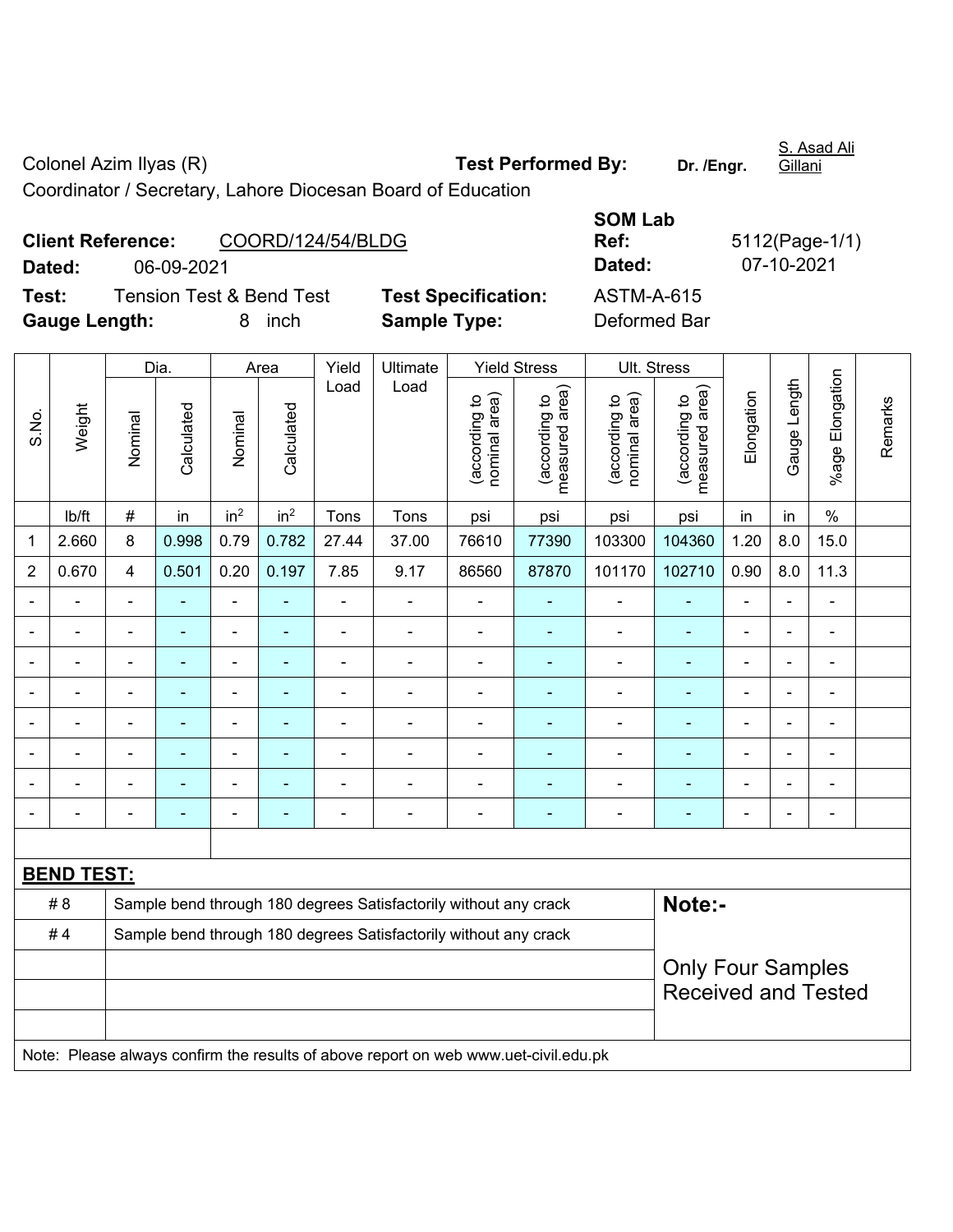Dr. Ikram **Test Performed By:** Dr. /Engr. **SAsad Ali Gillani** Collection 2014

Abdullah Bin Subayyal, Developers Pvt. Ltd.

## **Client Reference:** Nil

**Test:** Tension Test & Bend Test Test Specification: **Gauge Length:** 8 inch **Sample Type:** Deformed Bar

| <b>Client Reference:</b><br>Nil   |                            | <b>SOM Lab</b><br>Ref: | $5113(Page-1/1)$ |
|-----------------------------------|----------------------------|------------------------|------------------|
| 07-10-2021<br>Dated:              |                            | Dated:                 | 07-10-2021       |
| Test:<br>Tension Test & Bend Test | <b>Test Specification:</b> | ASTM-A-615             |                  |
| Gauge Length:<br>8 inch           | Sample Type:               | Deformed Bar           |                  |

|                |                   |                                                                  | Dia.           |                          | Area            |                          | Yield<br>Ultimate                                                                   |                               | <b>Yield Stress</b>             |                                | Ult. Stress                     |                         |                |                       |         |
|----------------|-------------------|------------------------------------------------------------------|----------------|--------------------------|-----------------|--------------------------|-------------------------------------------------------------------------------------|-------------------------------|---------------------------------|--------------------------------|---------------------------------|-------------------------|----------------|-----------------------|---------|
| S.No.          | Weight            | Nominal                                                          | Calculated     | Nominal                  | Calculated      | Load                     | Load                                                                                | nominal area)<br>according to | (according to<br>measured area) | (according to<br>nominal area) | (according to<br>measured area) | Elongation              | Gauge Length   | Elongation<br>$%$ age | Remarks |
|                | lb/ft             | #                                                                | in             | in <sup>2</sup>          | in <sup>2</sup> | Tons                     | Tons                                                                                | psi                           | psi                             | psi                            | psi                             | in                      | in             | $\frac{0}{0}$         |         |
| 1              | 2.644             | 8                                                                | 0.995          | 0.79                     | 0.777           | 26.20                    | 34.32                                                                               | 73140                         | 74360                           | 95820                          | 97420                           | 1.40                    | 8.0            | 17.5                  |         |
| $\overline{2}$ | 1.489             | 6                                                                | 0.747          | 0.44                     | 0.438           | 15.57                    | 19.57                                                                               | 78020                         | 78380                           | 98100                          | 98550                           | 1.00                    | 8.0            | 12.5                  |         |
| 3              | 0.676             | 4                                                                | 0.503          | 0.20                     | 0.199           | 6.88                     | 8.84                                                                                | 75880                         | 76260                           | 97460                          | 97950                           | 1.10                    | 8.0            | 13.8                  |         |
| $\blacksquare$ |                   | $\blacksquare$                                                   |                |                          |                 | $\blacksquare$           | $\blacksquare$                                                                      | ä,                            | Ξ                               | $\blacksquare$                 |                                 | ä,                      | ÷              | ä,                    |         |
|                | $\blacksquare$    | $\blacksquare$                                                   | $\blacksquare$ | $\overline{\phantom{a}}$ | $\blacksquare$  | $\overline{\phantom{a}}$ | $\blacksquare$                                                                      | $\blacksquare$                | Ξ                               | $\blacksquare$                 | $\blacksquare$                  | ä,                      | L.             | ÷,                    |         |
|                | $\blacksquare$    | L,                                                               | $\blacksquare$ | $\blacksquare$           | ä,              | $\blacksquare$           |                                                                                     | Ē,                            | ÷                               |                                |                                 | ä,                      | ä,             | ÷,                    |         |
|                |                   |                                                                  | ÷              | $\blacksquare$           |                 | $\blacksquare$           | $\blacksquare$                                                                      | Ē,                            | ä,                              | $\blacksquare$                 |                                 | ä,                      | $\blacksquare$ | $\blacksquare$        |         |
|                |                   |                                                                  |                |                          |                 |                          |                                                                                     |                               | ۳                               |                                |                                 |                         |                | $\overline{a}$        |         |
|                |                   |                                                                  |                |                          |                 |                          |                                                                                     |                               | -                               |                                |                                 |                         |                | ۰                     |         |
|                |                   |                                                                  |                | ÷                        |                 | $\overline{a}$           | $\blacksquare$                                                                      | $\blacksquare$                | ÷                               | ÷                              | $\blacksquare$                  | L,                      |                | ÷,                    |         |
|                |                   |                                                                  |                |                          |                 |                          |                                                                                     |                               |                                 |                                |                                 |                         |                |                       |         |
|                | <b>BEND TEST:</b> |                                                                  |                |                          |                 |                          |                                                                                     |                               |                                 |                                |                                 |                         |                |                       |         |
|                | # 8               |                                                                  |                |                          |                 |                          | Sample bend through 180 degrees Satisfactorily without any crack                    |                               |                                 |                                | Note:-                          |                         |                |                       |         |
|                | #6                |                                                                  |                |                          |                 |                          | Sample bend through 180 degrees Satisfactorily without any crack                    |                               |                                 |                                |                                 |                         |                |                       |         |
|                | #4                | Sample bend through 180 degrees Satisfactorily without any crack |                |                          |                 |                          |                                                                                     |                               |                                 |                                |                                 | <b>Only Six Samples</b> |                |                       |         |
|                |                   |                                                                  |                |                          |                 |                          |                                                                                     |                               |                                 |                                | <b>Received and Tested</b>      |                         |                |                       |         |
|                |                   |                                                                  |                |                          |                 |                          |                                                                                     |                               |                                 |                                |                                 |                         |                |                       |         |
|                |                   |                                                                  |                |                          |                 |                          | Note: Please always confirm the results of above report on web www.uet-civil.edu.pk |                               |                                 |                                |                                 |                         |                |                       |         |